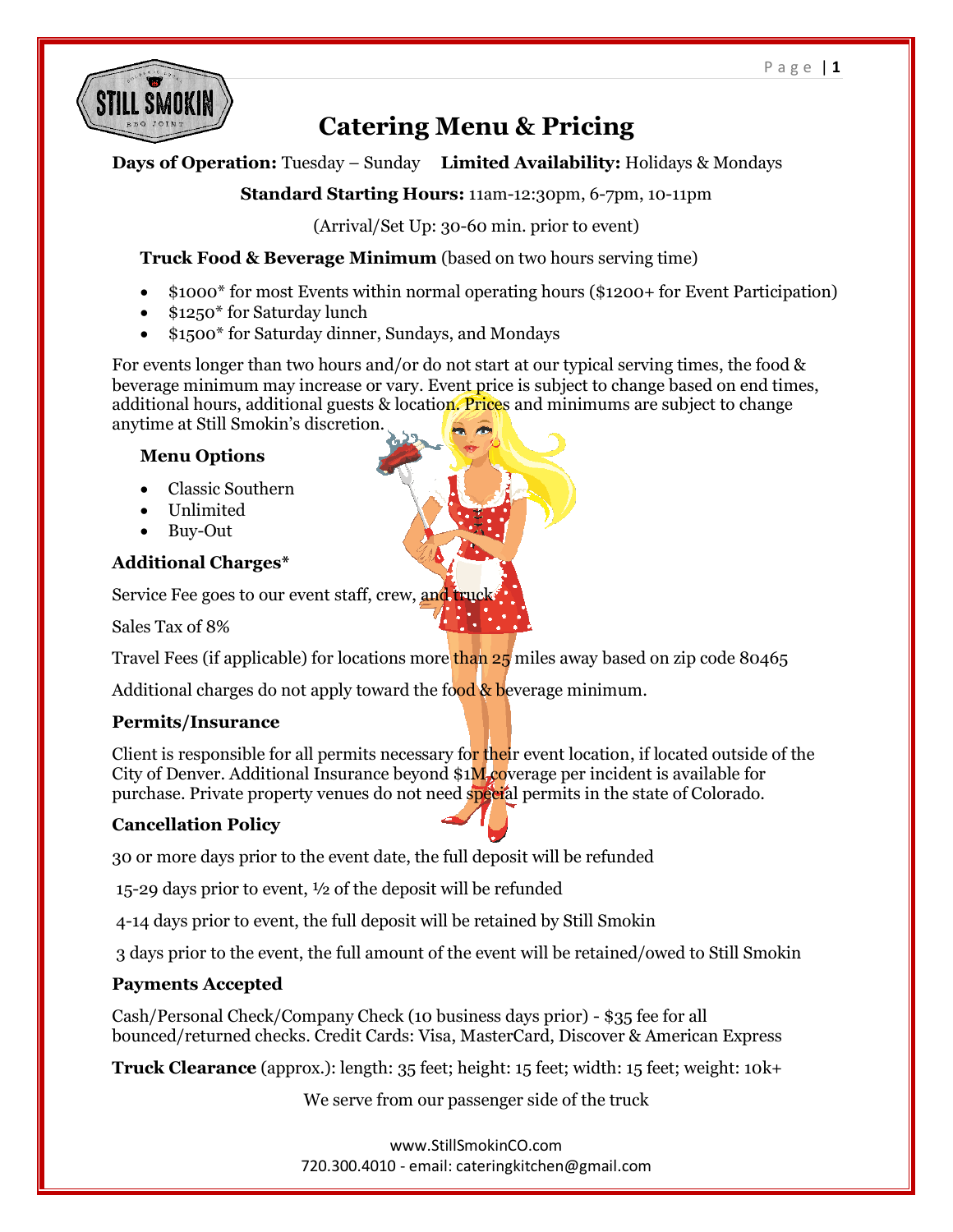#### P a g e | **2**

## **Menu Option**

## **Classic Southern Sandwich Menu**

Need to feed +150 people on a budget? No worries, Still Smokin's got you covered.

Perfect for corporate lunches and other large events.

#### **Southern Sandwich Combo:**

Choice of One Sandwich per Guest:

- Smoked Chicken Sandwich
- Pulled Pork Sandwich
- BBQ Tofu Sandwich

Choice of One Side per Guest:

- Peach Mint Slaw
- Classic Fries

#### **PRE-FIXED COMBO: \$9.00 per person**

Meat selection preordered prior to event date (i.e. 45 Smoked Chicken 70 Pulled Pork) Vegetarians are allowed to substitute Tofu. No other substitutions allowed.

#### **CUSTOM COMBO: \$10.00 per person**

Guests get to choose their own combo and order directly from the truck.

Add drink for \$2.00 each (sodas & water)

Add dessert for \$3.00 each (Peach Cobbler or Bacon Chocolate Chip Cookies)

Each Additional hour – Each additional hour is \$2 person (subject to availability).

\*Additional menu items can be added upon request. 2 side combos also available.

Additional Charges: Service Fee of 15%, Sales Tax of 8% and any applicable Travel Fee

## **Menu Option**

www.StillSmokinCO.com 720.300.4010 - email: cateringkitchen@gmail.com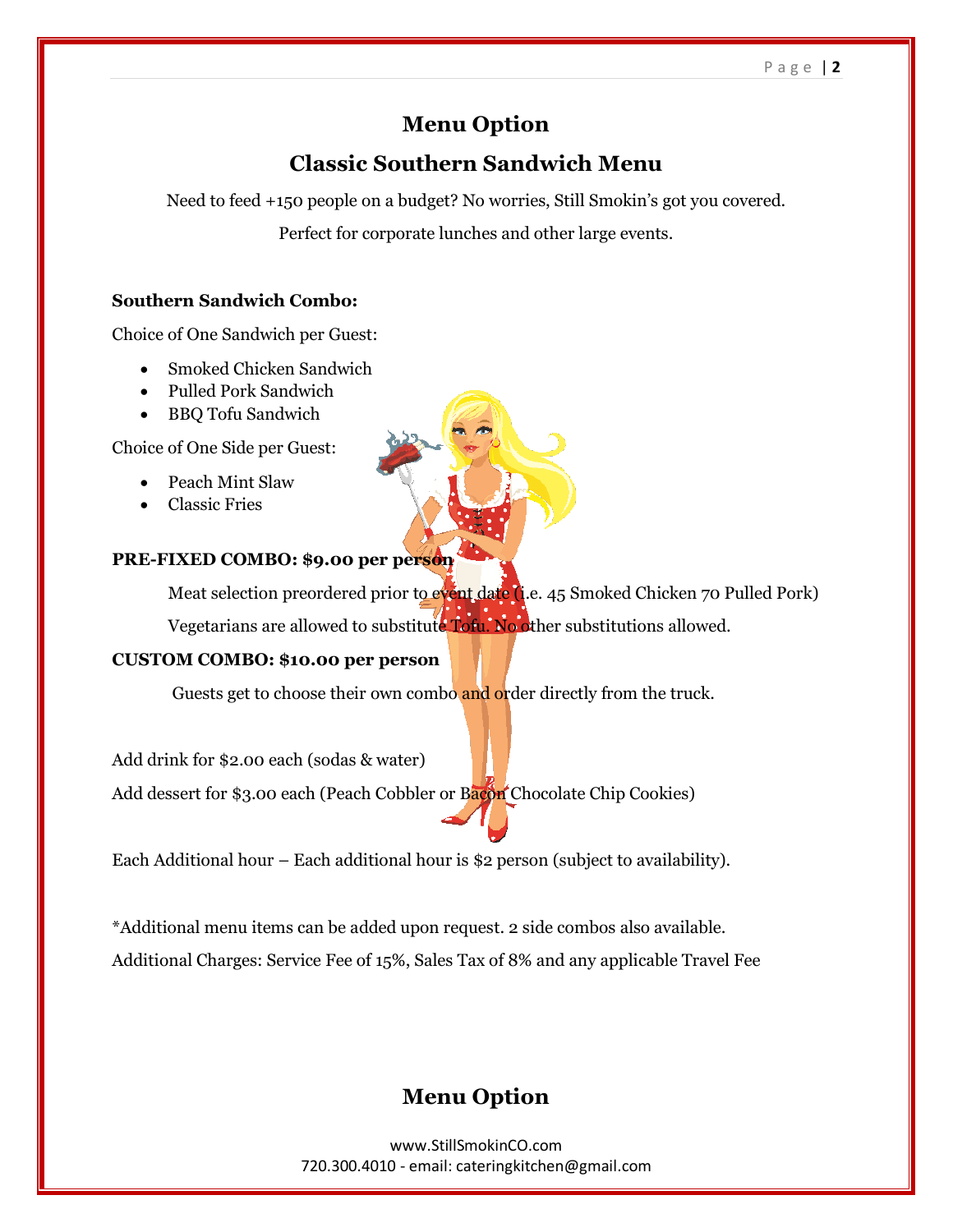## **The Unlimited BBQ Menu**

Get the party started with our signature sandwiches. Menu is unlimited;

You heard right, UN-LI-MI-TED. We said it, we meant it, and we're here to represent it.

#### **Unlimited Classic Sandwiches \$13.00 per person**

Entrée:

- Smoked Chicken Sandwich
- Pulled Pork Sandwich
- BBQ Tofu Sandwich

Sides:

- Peach Mint Slaw
- Classic Homestyle Fries
- Sweet Potato Fries with Bourbon Glaze

#### **Unlimited Signature Sandwiches & Street Tacos \$16 per person**

Entrée:

- The Ultimate Porker Sandwich
- Smokehouse Chicken Sandwich
- Street Tacos 2 per order (Gluten Free
- All Classic Southern Sandwiches

Sides:

- Peach Mint Slaw
- Classic Homestyle Fries
- Sweet Potato Fries with Bourbon Glaze

#### **Unlimited Signature Sandwiches & Tacos & Lettuce Wraps \$18 per person**

Entrée:

- The Ultimate Porker Sandwich
- Smokehouse Chicken Sandwich
- Street Tacos 2 per order (Gluten Free)
- BBQ Chicken Lettuce Wraps
- All Classic Southern Sandwiches

Sides:

- Peach Mint Slaw
- Classic Homestyle Fries
- Sweet Potato Fries with Bourbon Glaze

www.StillSmokinCO.com 720.300.4010 - email: cateringkitchen@gmail.com

P a g e | **3**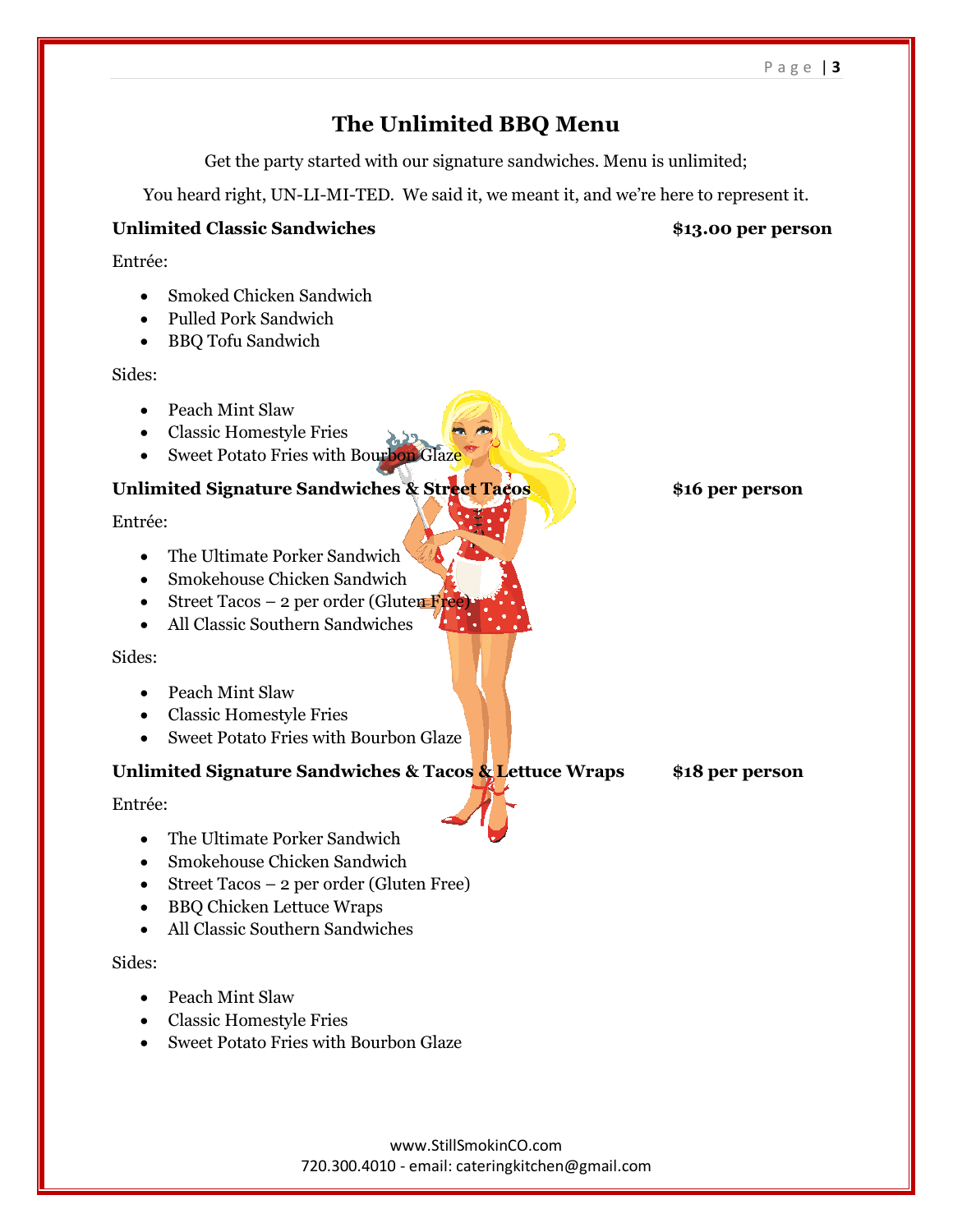#### **Unlimited Sandwiches & Tacos & Lettuce Wraps & Waffles \$20 per person**

#### Entrée:

- The Ultimate Porker Sandwich
- Smokehouse Chicken Sandwich
- Street Tacos 2 per order (Gluten Free)
- BBQ Chicken Lettuce Wraps
- Chick N' Waffle
- All Classic Southern Sandwiches

#### Sides:

- Peach Mint Slaw
- Classic Homestyle Fries
- Sweet Potato Fries with Bourbon Glaze

#### **Add Ons:**

Unlimited drinks - \$2.00 per person (sodas, water

Unlimited Dessert - \$4.00 per person (Peach Cobbler or Bacon Chocolate Chip Cookies)

Each Additional hour – Additional  $$2.00$  person/hour (subject to availability)

Additional menu items can be added upon request

\*\*Only one waffle allowed per order due to the speed of service.

Guests receive a ticket, which is redeemed for a stamp that gives access to the truck

To go orders are not allowed

3 items are served per order

Unlimited orders

Additional Charges: Service Charge of 15%, Sales Tax of 8% and any applicable Travel Fee